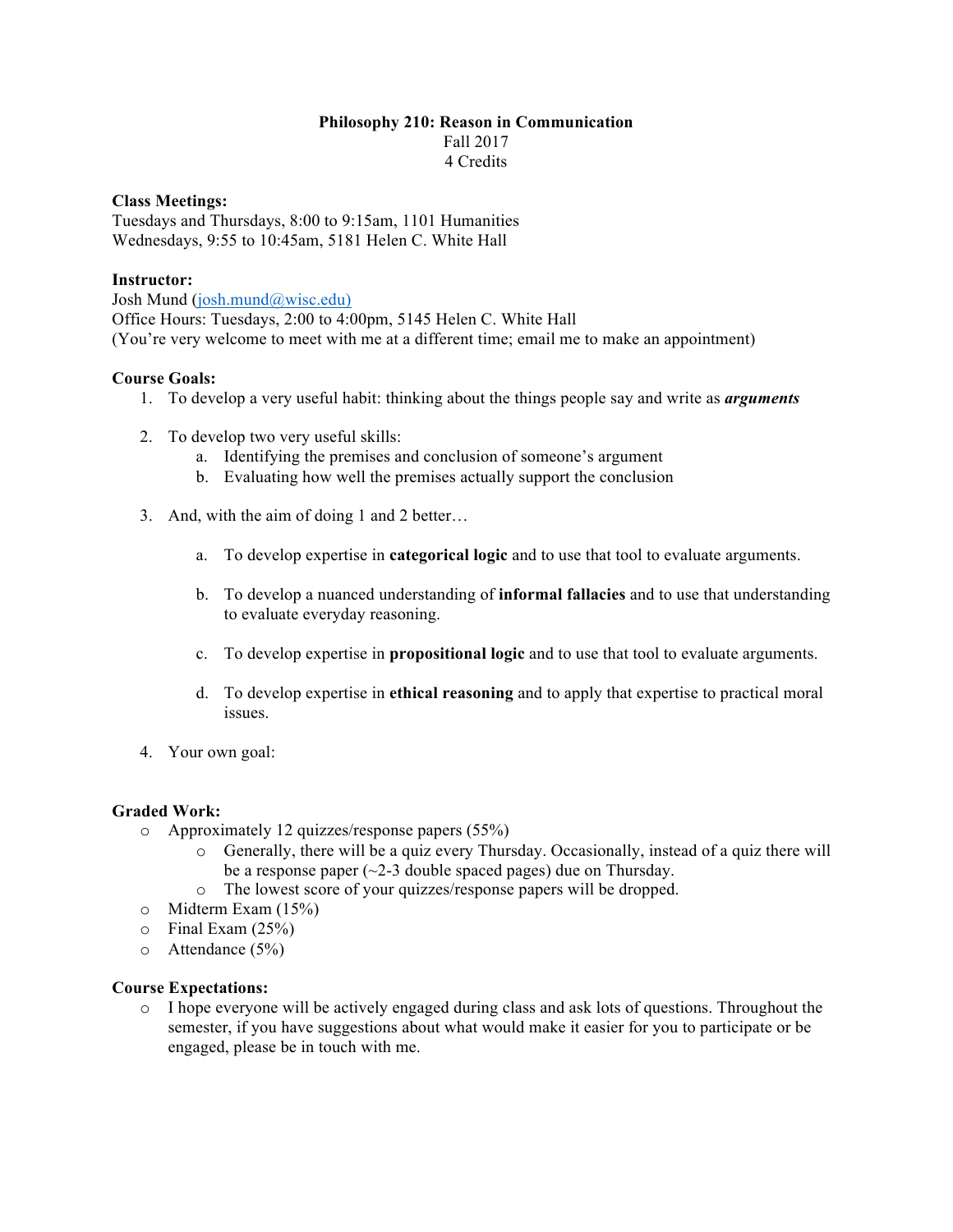- o Please bring your book (see below), and a copy of the syllabus to class each day. Sometimes I'll also ask you to bring a copy of other readings (available on the Canvas site) to class; check your email for those announcements.
- o Please do not use phones during class. Keep them put away and on silent. You may use laptops but only in the back 3 rows of the class. (I ask you to do this to help people who might be distracted if your computer is in their line of sight).
- o Besides our in class meetings, email is the main way to communicate about the course. Please check your email somewhat regularly for announcements. Feel free to email me about any issues regarding the class; if you haven't gotten a response in 48 hours, send a follow up email or talk to me in class.
- o At points in this class, we'll discuss some very controversial topics (mostly this will happen in our unit on ethical arguments at the end of the semester, but we may discuss highly charged issues earlier in the semester too). Often we'll be trying to figure out whether someone who acts in a particular way is doing something *morally wrong*. Those kinds of discussions often bring up strong emotions; that reaction is totally appropriate. But, I expect all of us to do the following two things during discussion: (1) Be polite: Pay attention when other people are talking, don't interrupt, and don't yell. (2) Respond to the *idea*, not to the particular person who expresses the idea. For example, say something like "I think it's wrong to do X in such-and-such circumstances, and I believe that for the following reason." Don't say to your classmates "If *you* would do X in such-and-such circumstances, then *you're* a terrible person (for the following reason)."
- o Academic dishonesty, including cheating and plagiarism, is treated very seriously. Any work you submit must be your own and must comply with the university guidelines on academic honesty: https://students.wisc.edu/student-conduct/academic-integrity/. Whenever you have a question about complying with the academic honesty requirements, feel free to talk to me. If you're in a situation where it's the night before an assignment is due and you can't finish, please do not think about plagiarizing. Instead, take a deep breath, go to sleep, send me an email or come talk to me, and take a modest late-penalty rather than running a very large risk.

## **Readings:**

- o *Introduction to Logic*, by Paul Herrick (2013 Oxford University Press) is a required book, and is available at the University Book Store.
- o There will be other readings, which I'll post on the Canvas site.

## **Special Arrangements and Department Contact:**

- $\circ$  If I can help accommodate a disability or any other issue that might get in the way of learning, please be in touch with me as soon as possible.
- $\circ$  If you have a problem or issue regarding the course that you would like to discuss with someone not directly connected to the course, feel free to contact Jesse Steinberg, Assistant to the Chairperson, 5185 Helen C. White Hall, jesse.steinberg@wisc.edu.

## **Class Schedule:**

In general, the progression through the course material will go as follows. On Tuesday, either at the beginning or end of class, we will review the *previous* week's material; you'll have a chance to ask questions about the exercises from the book on that material (these exercises are assigned below, but they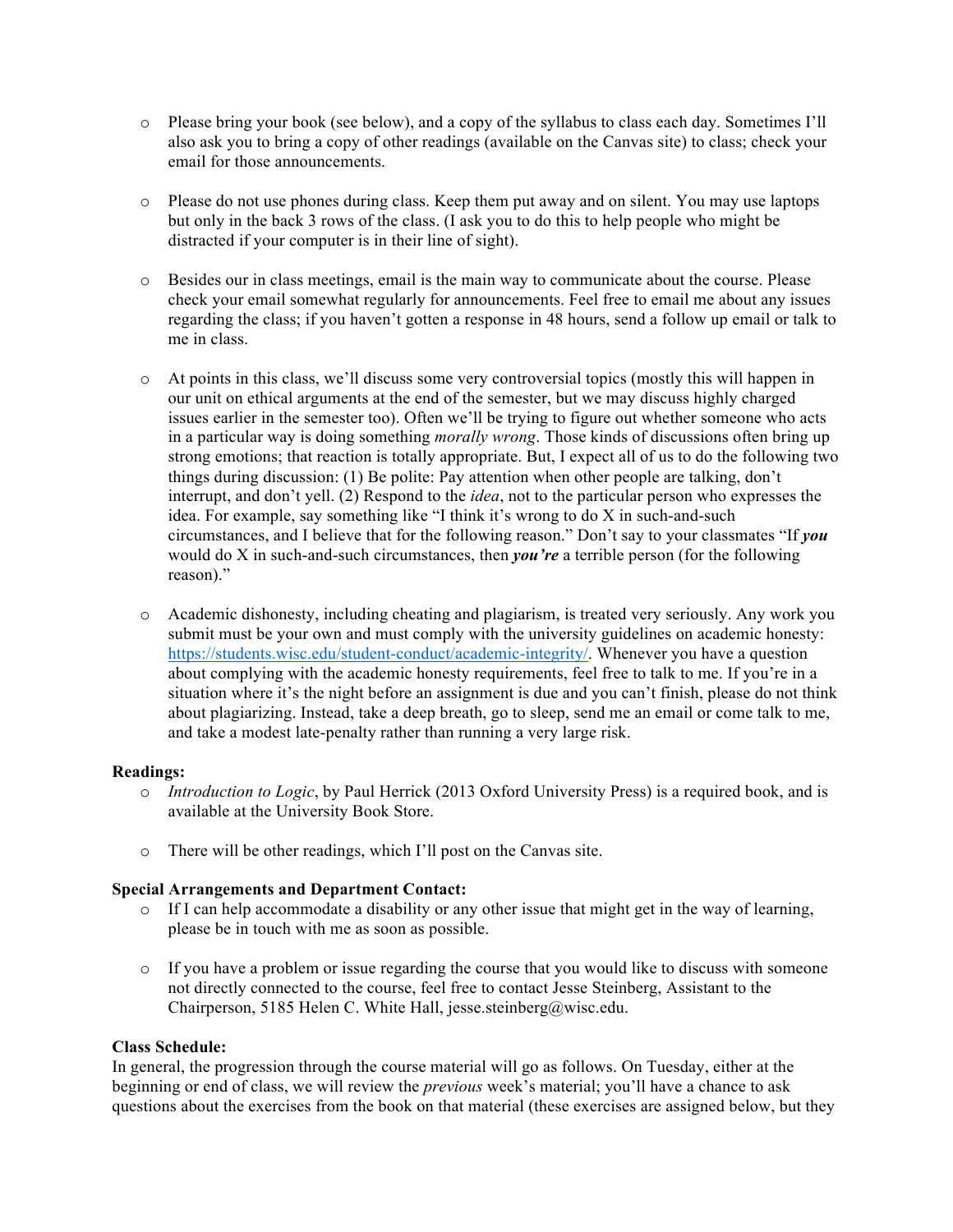are not graded; they are simply for you to prepare for the quiz). Then, on Thursday at the beginning of class there will be a quiz, which you'll have about 20 minutes to complete.

This schedule and the readings/exercises may change throughout the semester.

| Date     | Topic                     | Readings, Exercises, and Quizzes                                        |
|----------|---------------------------|-------------------------------------------------------------------------|
| Week 1   | <b>Introduction to</b>    |                                                                         |
| W 9/6    | <b>Arguments</b>          |                                                                         |
| R 9/7    |                           |                                                                         |
|          |                           |                                                                         |
| Week 2   |                           | Week 1 Reading: Herrick, 1-7, 13-18, 22-26, 33-36                       |
| $T$ 9/12 |                           | Week 1 Exercises: Ex 2.1: 1-5, 11, 13, 14, 16-18 (I encourage           |
|          |                           | you to write out these arguments in standard form); Ex 2.3: all;        |
|          |                           | Ex 2.4: all; Ex 2.6: all                                                |
| W 9/13   |                           |                                                                         |
| R 9/14   |                           | Quiz on syllabus and W1 material                                        |
|          |                           |                                                                         |
|          |                           |                                                                         |
| Week 3   | <b>Categorical Logic</b>  | Week 2 Reading: Herrick, ch3, ch4 (except for the appendix)             |
| $T$ 9/19 |                           | Week 2 Exercises: Ex 3.1: all; Ex 3.2: all; Ex 4.1: 1-10;               |
|          |                           | counterexample method practice (on Canvas); Ex 4.3: all; Ex<br>4.4: all |
| W 9/20   |                           |                                                                         |
| R 9/21   |                           | Quiz on W2 material                                                     |
|          |                           |                                                                         |
| Week 4   |                           | Week 3 Reading: Herrick, 103-121, 169-174, 176-186                      |
| $T$ 9/26 |                           | Week 3 Exercises: Ex 7.1: all; Ex 7.2: all; Ex 7.3: all; Ex 7.4:        |
|          |                           | all; Ex 9.1: all; Ex 9.2: all; diagram practice (on Canvas)             |
| W 9/27   |                           |                                                                         |
| R 9/28   |                           | Quiz on W3 material                                                     |
|          |                           |                                                                         |
| Week 5   |                           | Week 4 Reading: Herrick, 186-198, 141-144                               |
| T10/3    |                           | Week 4 Exercises: Ex 9.3: all; more practice is on Canvas               |
| W 10/4   |                           |                                                                         |
| R 10/5   |                           | Quiz on W4 material                                                     |
|          |                           |                                                                         |
|          |                           |                                                                         |
| Week 6   | <b>Informal Fallacies</b> | Week 5 Reading: Herrick, 145-146, 175, 130-140, 124-125                 |
| T10/10   |                           | Week 5 Exercises: Ex 8.3: all (ignore the instructions about            |
|          |                           | mood and figure); Ex 7.7: all; extra practice on Canvas                 |
| W 10/11  |                           |                                                                         |
| R 10/12  |                           | Quiz on W5 material                                                     |
|          |                           |                                                                         |
| Week 7   |                           | Week 6 Reading: Herrick, 611-621(skip "The Fallacy of                   |
| T 10/17  |                           | Irrelevant Conclusion")                                                 |
|          |                           | Week 6 Exercises: Ex 32.1: 1-11 (all except #12);                       |
|          |                           | Ex 32.2: 1-8, 10-15, 17-24.                                             |
|          |                           | Hurley&Watson Ex 3.2, part 1 (available on canvas)                      |
|          |                           | "Practice with more complicated Ad Hominem Issues"                      |
|          |                           | (available on canvas)                                                   |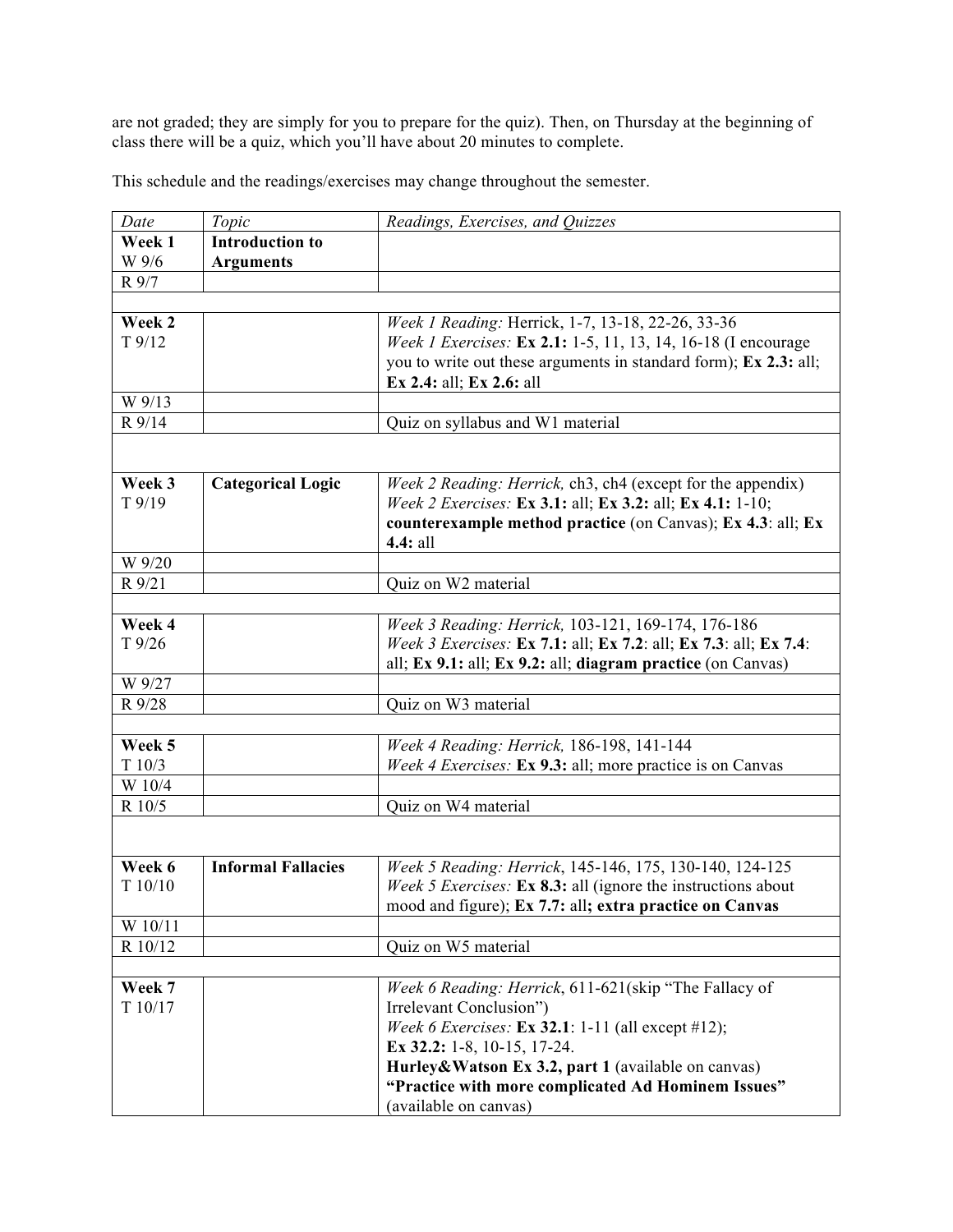| W 10/18         |                            |                                                                    |
|-----------------|----------------------------|--------------------------------------------------------------------|
| R 10/19         |                            | Quiz on W6 material                                                |
|                 |                            |                                                                    |
| Week 8          |                            | Week 7 Reading: "Further Fallacy Reading" on canvas                |
| T 10/24         |                            | Week 7 Exercises: Further Fallacy Practice, on canvas              |
| W 10/25         |                            |                                                                    |
| R 10/26         | Midterm                    |                                                                    |
|                 |                            |                                                                    |
|                 |                            |                                                                    |
| Week 9          | <b>Propositional Logic</b> |                                                                    |
| T10/31          | Introduction;              |                                                                    |
|                 | Translations               |                                                                    |
| W 11/1          |                            |                                                                    |
| R 11/2          |                            | Quiz on W7 material                                                |
|                 |                            |                                                                    |
| Week 10         | Truth-Functionality;       | Week 9 Reading: Unit 3 introduction (pp. 211-212), Ch 10: pp.      |
| T11/7           | Truth Tables for           | 213-223; Ch 12, pp. 251-267; Ch 13, all.                           |
|                 | Operators;                 | Week 9 Exercises: 10.2 (no need to list the embedded sentences     |
|                 | Rules of Implication       | --- just practice recognizing simple and compound sentences),      |
|                 |                            | 10.3, 12.1, 12.2, 12.3, 12.4, 12.5, 12.6, 13.1, 13.2, 13.3         |
| W 11/8          |                            |                                                                    |
| R 11/9          |                            | Quiz on W9 material                                                |
|                 |                            |                                                                    |
| Week 11         | Rules of Replacement       | Week 10 Reading: Ch 10: pp. 223-231; Ch 14: pp. 289-293,           |
| T11/14          |                            | 297-300; Ch 16: pp. 328-329; Ch 18: all; Ch 19: all                |
|                 |                            | Week 10 Exercises: 10.4, 14.1, 14.2, 14.3, 14.4. 14.5, 14.6, 14.7, |
|                 |                            | 18.1, 18.2, 18.3, 19.1, 19.2                                       |
| W 11/15         |                            |                                                                    |
| R 11/16         |                            | Quiz on W10 material                                               |
|                 |                            |                                                                    |
|                 |                            |                                                                    |
| Week 12         | More Difficult Proofs;     | Quiz on W11 material                                               |
| T11/21          | Shortcoming of             | Week 11 Reading: Ch 20: pp. 397-414, 423-424                       |
|                 | Propositional Logic        | Week 11 Exercises: 20.1, 20.2, 20.3, 20.4, 20.5                    |
| W 11/22         |                            |                                                                    |
| R 11/23         |                            |                                                                    |
| <b>No Class</b> |                            |                                                                    |
|                 |                            |                                                                    |
| Week 13         | <b>Ethical Reasoning</b>   |                                                                    |
| T 11/28         | Consequentialism and       |                                                                    |
|                 | Deontology                 |                                                                    |
| W 11/29         |                            |                                                                    |
| R 11/30         | <b>Ethical Relativism</b>  | Quiz on W12 material                                               |
|                 |                            |                                                                    |
| Week 14         | <b>Eating Meat</b>         | Norcross, "Puppies, Pigs, and People"                              |
| T12/5           |                            |                                                                    |
| W 12/6          |                            |                                                                    |
| R 12/7          | Obligations to the         | Singer, Selection from Rich and Poor                               |
|                 | Poor                       | Quiz on W13 material                                               |